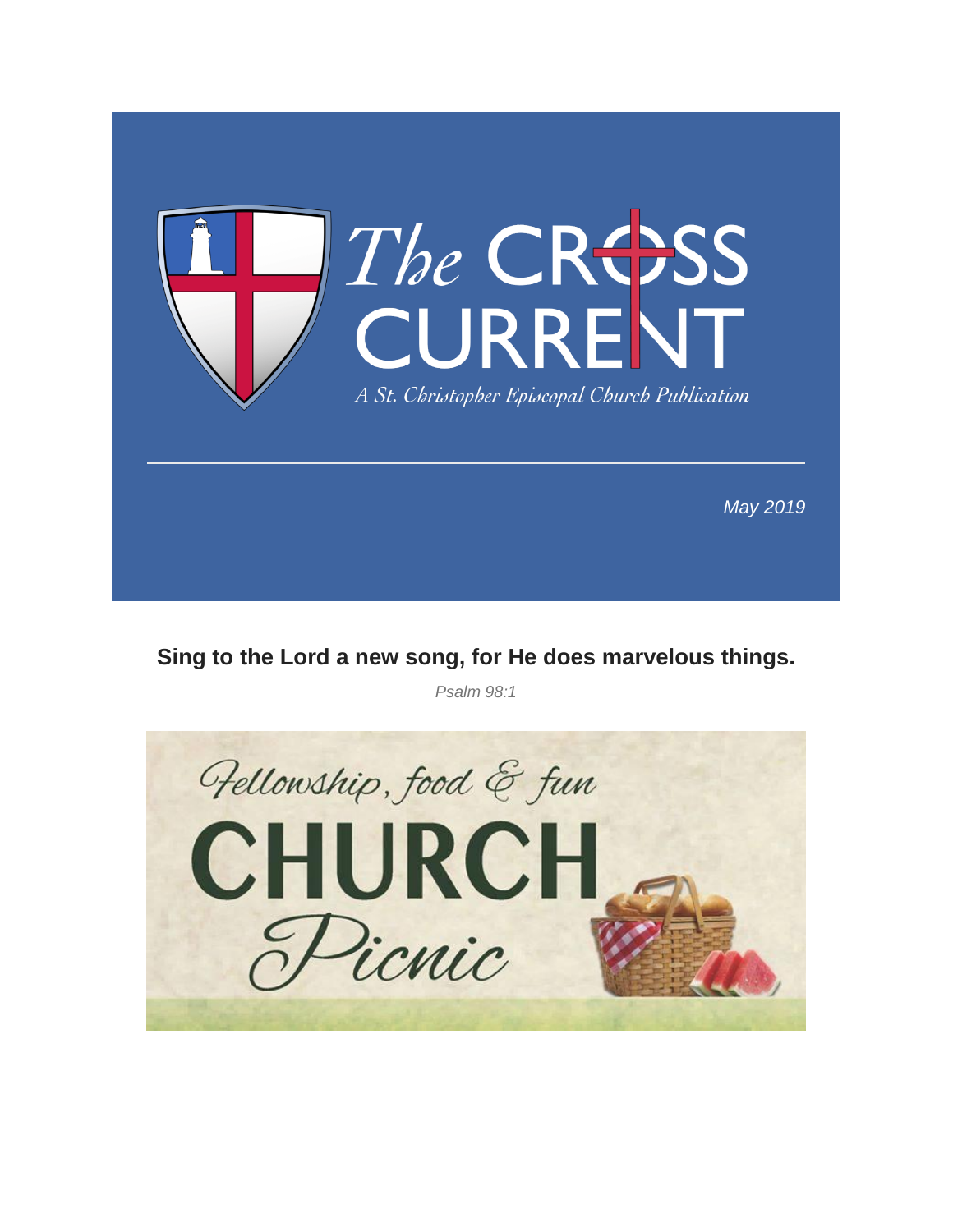## **Annual Parish Picnic**

Please join us on Sunday, May 19th, for our Second Annual Parish Picnic. We will once again gather at the home of the Shaffers, from 4:00 p.m. - 7:00 p.m., for Fellowship, fun, and food! The grill will be going with hamburgers and hot dogs. Beverages will be provided. Please bring a side or dessert to share. If you are interested in helping with this event in any way, please see the sign-up sheet outside the Welcome Center, or contact Ally at *Imc@stchrischurch.org.* 

# **Parish News**



## **Youth Sunday**

This Sunday, May 5th is Youth Sunday! The youth group will be assisting Fr. Brian in the worship services, and we will be honoring our graduates.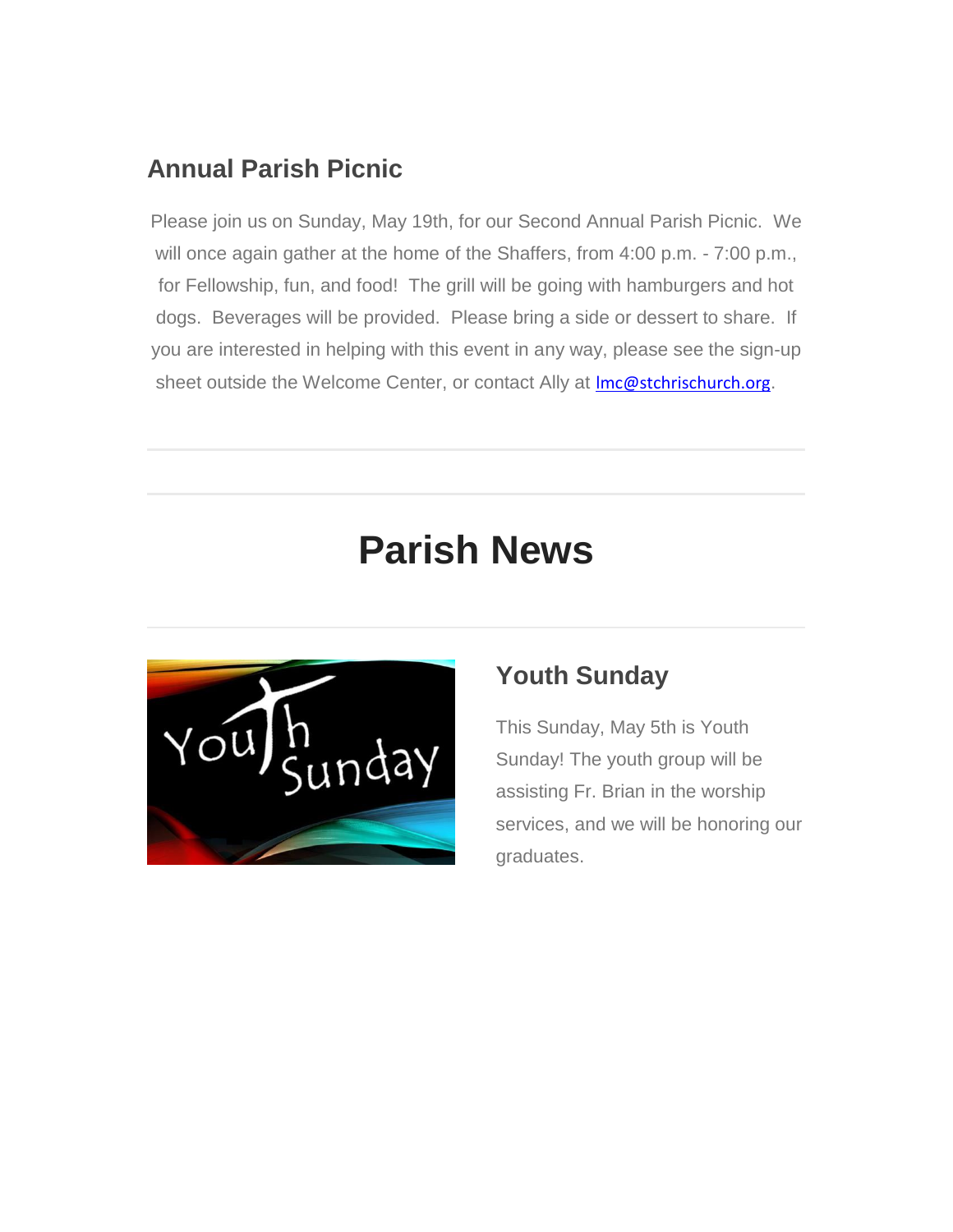## **Episcopal Church 101**

Are you new to St. Christopher? Are you new to the Episcopal Church? Are you a life-long Episcopalian that never knew there were pages in the Book of Common Prayer outside of the Rite I and Rite II services? Then this class is for you. On Sundays, beginning at at 10:40 in the Conference room, we will explore together the history of the Episcopal Church, using the Book of Common Prayer as our guide. Over the course of 3 weeks, we will discover our Anglican history and dive deep into things like Sacramental Theology, The Creed, and the Daily Office. For those who are new to the Episcopal Church, theses classes will prepare you to receive the Sacrament of Confirmation during the Bishop's visit in August. Come join us!

THE Episcopal **CHURCH** 

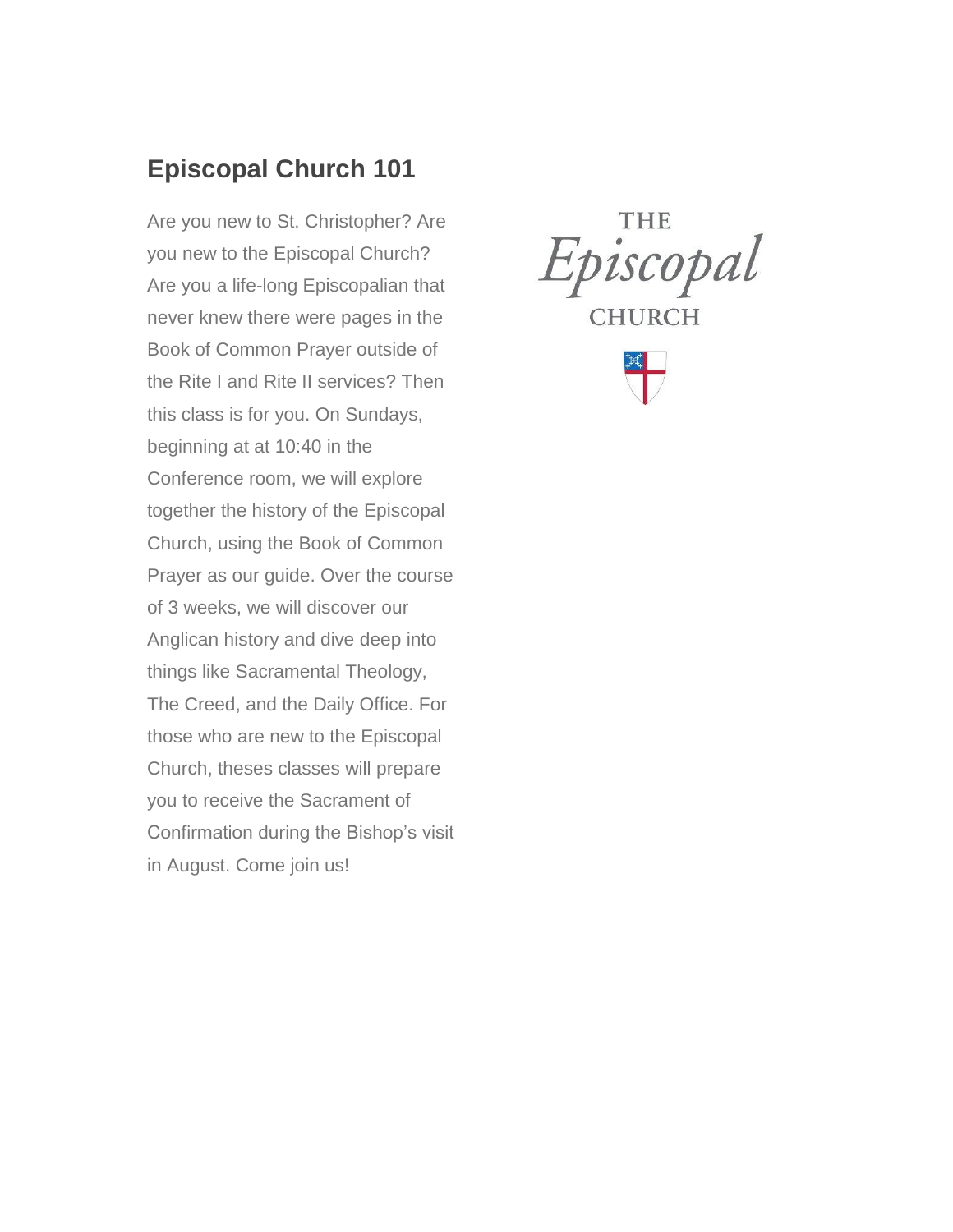

# **Mike Brady Graduates in June**

Please keep Mike in your prayers through the month of May and June. His graduation and ordination is approaching

# **Ladies Fellowship Luncheon**

Celebrating our Moms, Sisters, Children, and Friends in style! Please join us at the Lakewood Yacht Club (2322 Lakewood Yacht Club Dr. Seabrook, 77586) on Saturday, May 11, 2019 at 11 a.m. Lunch will be served at 11:30 am. Come dressed in your best. Hats encouraged! Cost is \$20/adult and \$10/child. RSVP and payment are due by this Sunday, May 5th Look for the signup outside the Welcome Center. Please see Alice McCalla for payment options.

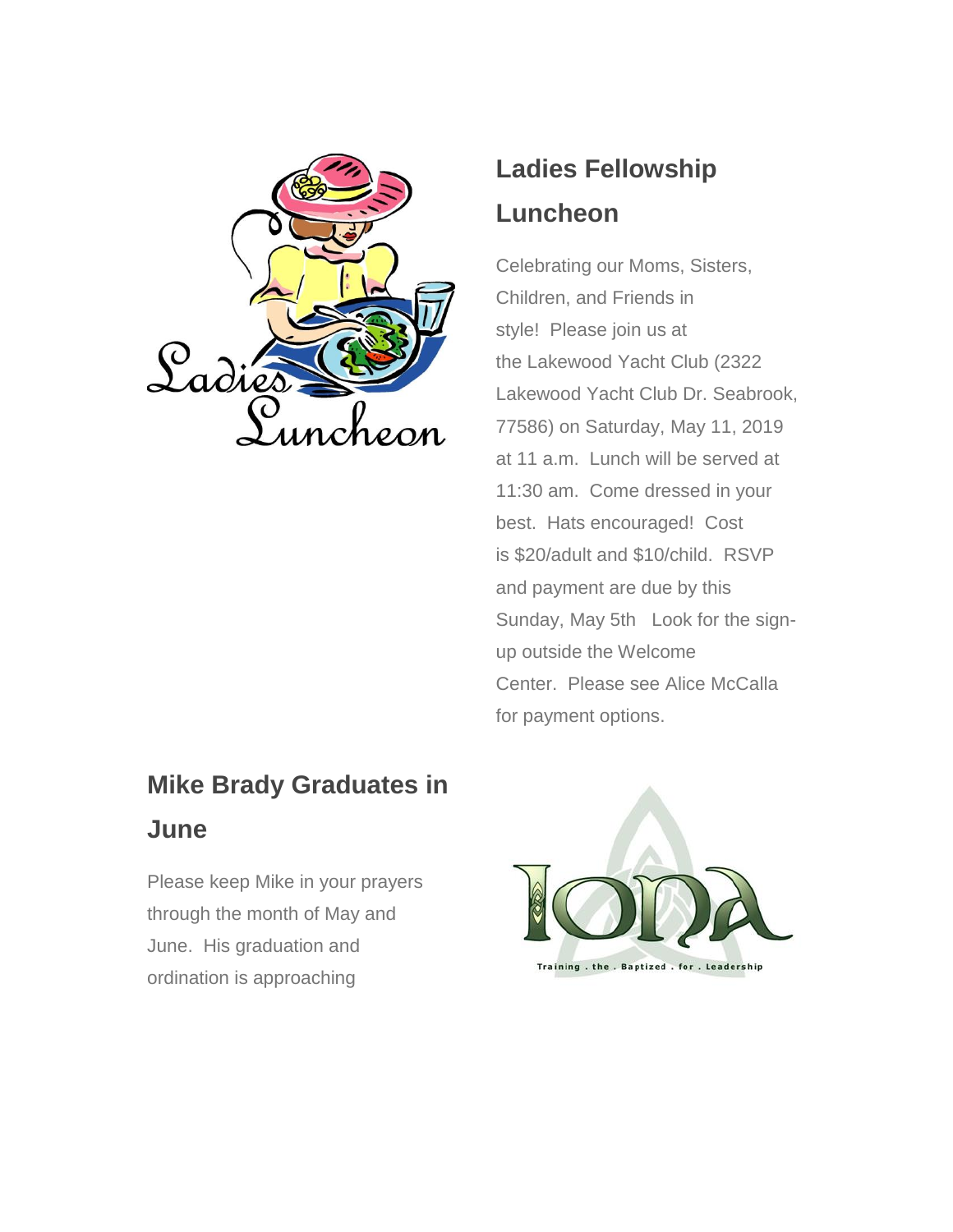quickly. Stay tuned for specific details.



## **Youth End of Year Party**

All youth are invited to the End of School Pool Party on Sunday, May 26th, from 4-7pm at the home of Phyllis & Jeff Thompson! We will provide dinner, snacks, and drinks; you bring swimsuit, towel, and sunscreen. Please sign up with Meghan by May 19th so we can get an accurate food count.

## **LWI Mission Trip**

Please keep the members of the Living Water Mission Team in your prayers for a successful mission trip. They will travel to Honduras from June 21st through June 27th to drill a well to provide clean water to to the people, and to teach good hygiene habits. They will also bring Days for Girls kits to the women.

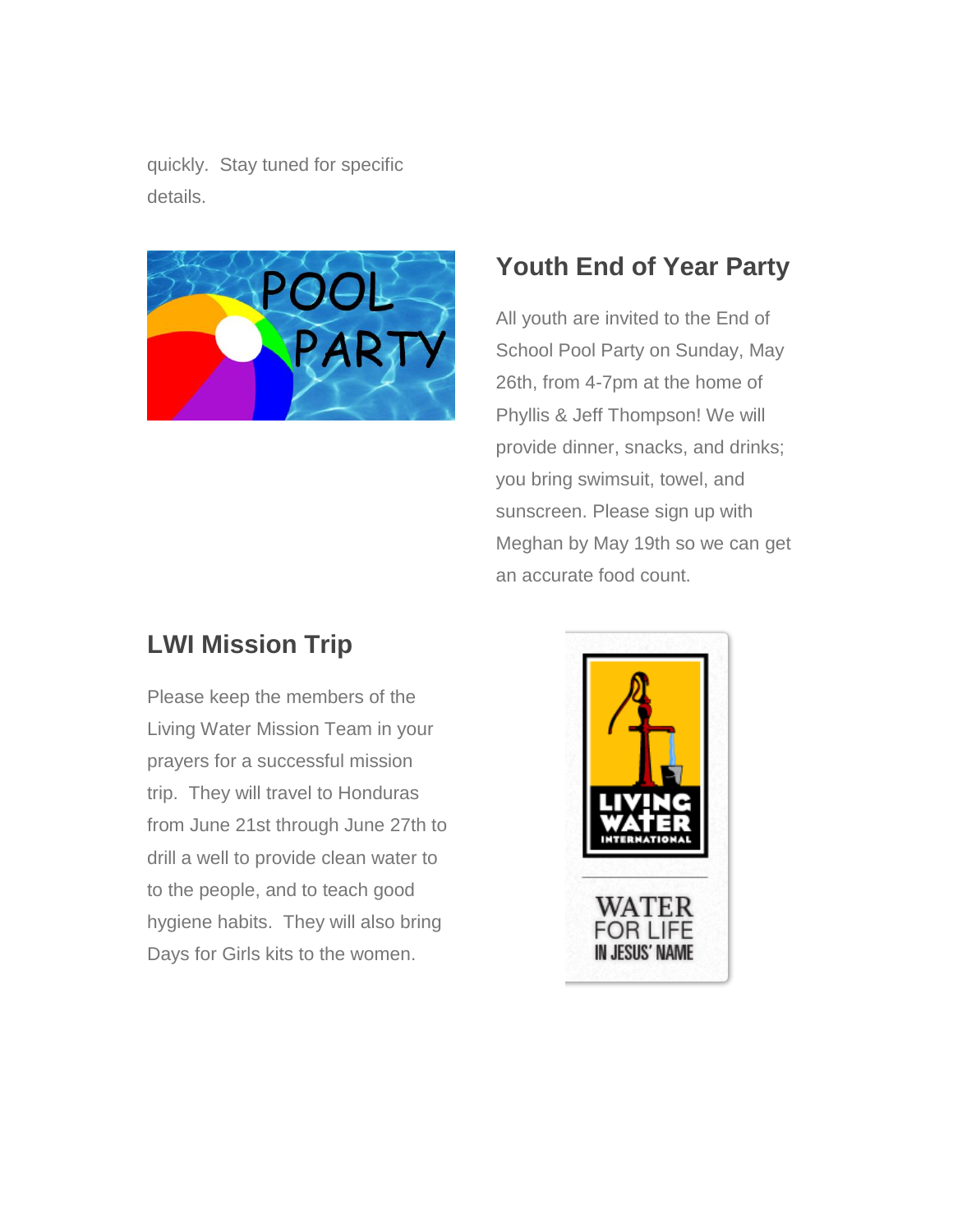

# **ECW Convocation Spring Gathering**

All women, please consider joining area ECW ladies for the Convocation Spring Gathering on Saturday, May 18th, 10:00 a.m. - 1:00 p.m. "The Lord of the Dance" is the theme, and will be at St. Thomas the Apostle, 18300 Upper Bay Rd, Nassau Bay. Please join us for a talk, group discussions, crafts, and food. RSVP to Natalie Brady at [convo.galv.sowest@gmail.com](mailto:convo.galv.sowest@gmail.com).



# **Breakfast/Doughnuts Schedule for May:**

May 5th - Wednesday Growth Group May 12th - Doughnuts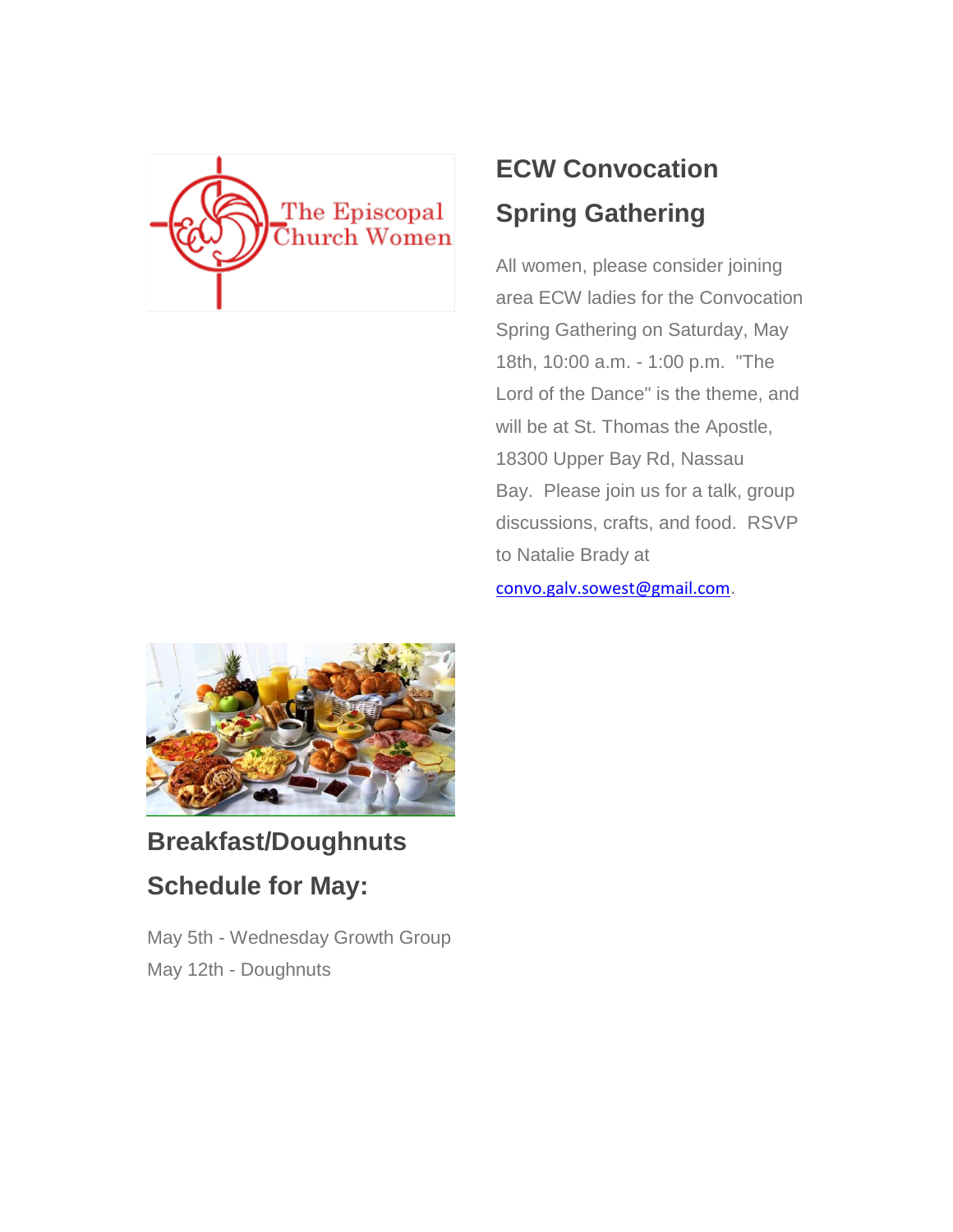May 19th - LPA Ministry May 26th - Doughnuts



Beginning in June, and through the Summer, we will have doughnuts every morning during fellowship. If in the fall you wish to provide breakfast, please contact Ally for schedule of available dates.

## **Interfaith Caring Ministries**

Interfaith Caring Ministries is participating in the Stamp Out Hunger Food Drive for May. Please place any donations in the box outside the Welcome Center.

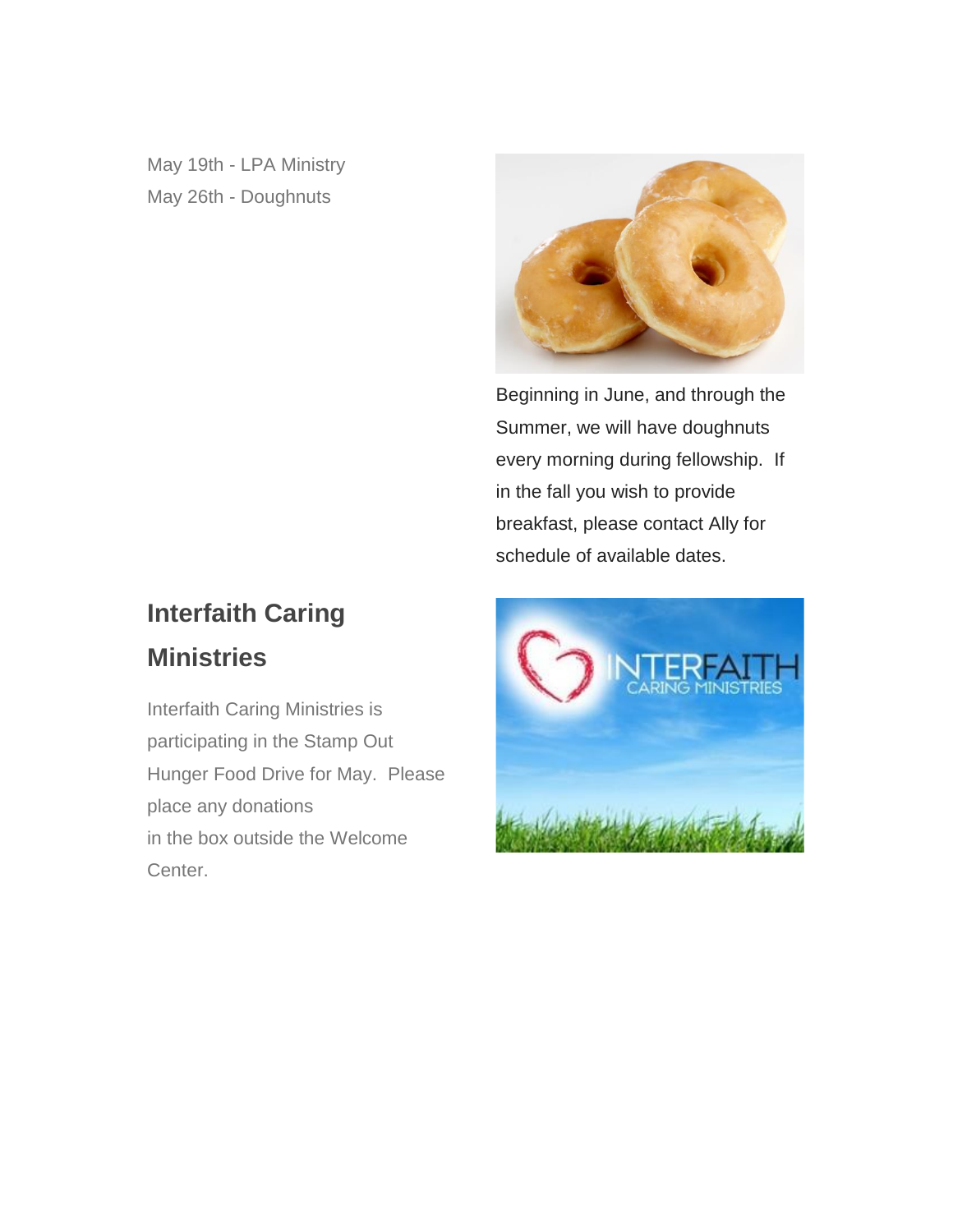

## **Call for Pictures**

Our St. Christopher family is always busy with fellowship, events, and many ways serving our community. There are many of you out there who like to document these happenings. Please share your pictures with us. Send to [office@stchrischurch.org](mailto:office@stchrischurch.org).

Thank you!

*For more information on any items listed in The Cross Current, please reach out to a [parish staff member](https://stchrischurch.us16.list-manage.com/track/click?u=1068646beb2f5eda80cbfbdff&id=1376634e49&e=d674b191b9) or contact our [office](https://stchrischurch.us16.list-manage.com/track/click?u=1068646beb2f5eda80cbfbdff&id=8b81197fc6&e=d674b191b9).*

# **Upcoming Events**

- MAY 05 Youth Sunday
- MAY 10 Youth Group Welcome Night for Incoming 6th Grade Families
- MAY 11 Ladies Fellowship Luncheon Providence Garden Workday
- MAY 15 Office Angels Luncheon
- MAY 18 Safeguarding Training People and Children ECW Spring Spiritual - convocation gathering
- MAY 19 Parish Picnic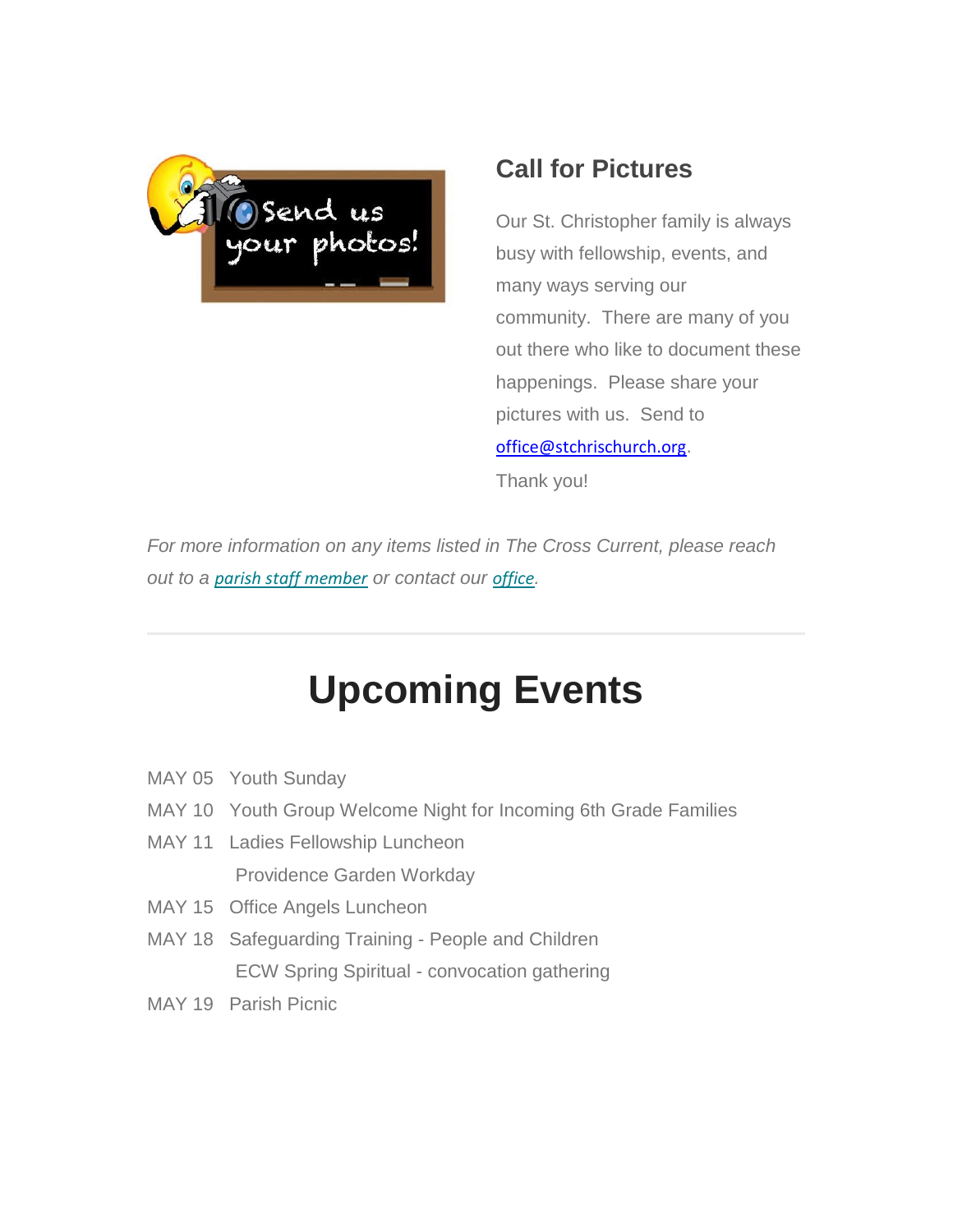- MAY 20 Vestry Meeting
- MAY 26 Children's Mini-Choir Youth End of School Pool Party
- MAY 27 Office Closed Memorial Day
- MAY 29 Children's Ministry Appreciation Dinner
- JUN 08 Providence Garden Workday
- JUN 14 Youth Bowling
- JUN 17 Vestry Meeting
- JUN 21 Children's Movie Night
- JUN 16-23 LWI Mission Trip

To see the full church calendar, please [click here](https://stchrischurch.us16.list-manage.com/track/click?u=1068646beb2f5eda80cbfbdff&id=ca2267dd43&e=d674b191b9).

## **Extended Episcopal Events**

Camp Allen, Navasota, TX

• Featured [E](https://stchrischurch.us16.list-manage.com/track/click?u=1068646beb2f5eda80cbfbdff&id=8d1fb52671&e=d674b191b9)[vents](https://stchrischurch.us16.list-manage.com/track/click?u=1068646beb2f5eda80cbfbdff&id=466c2c8eae&e=d674b191b9) - Spring/Summer

Good Shepherd, Friendswood

• [VBS](https://stchrischurch.us16.list-manage.com/track/click?u=1068646beb2f5eda80cbfbdff&id=ce8a1cfad3&e=d674b191b9), June 21-23, Yee Haw Celebrating God's Greatest Gift

St. John's, LaPorte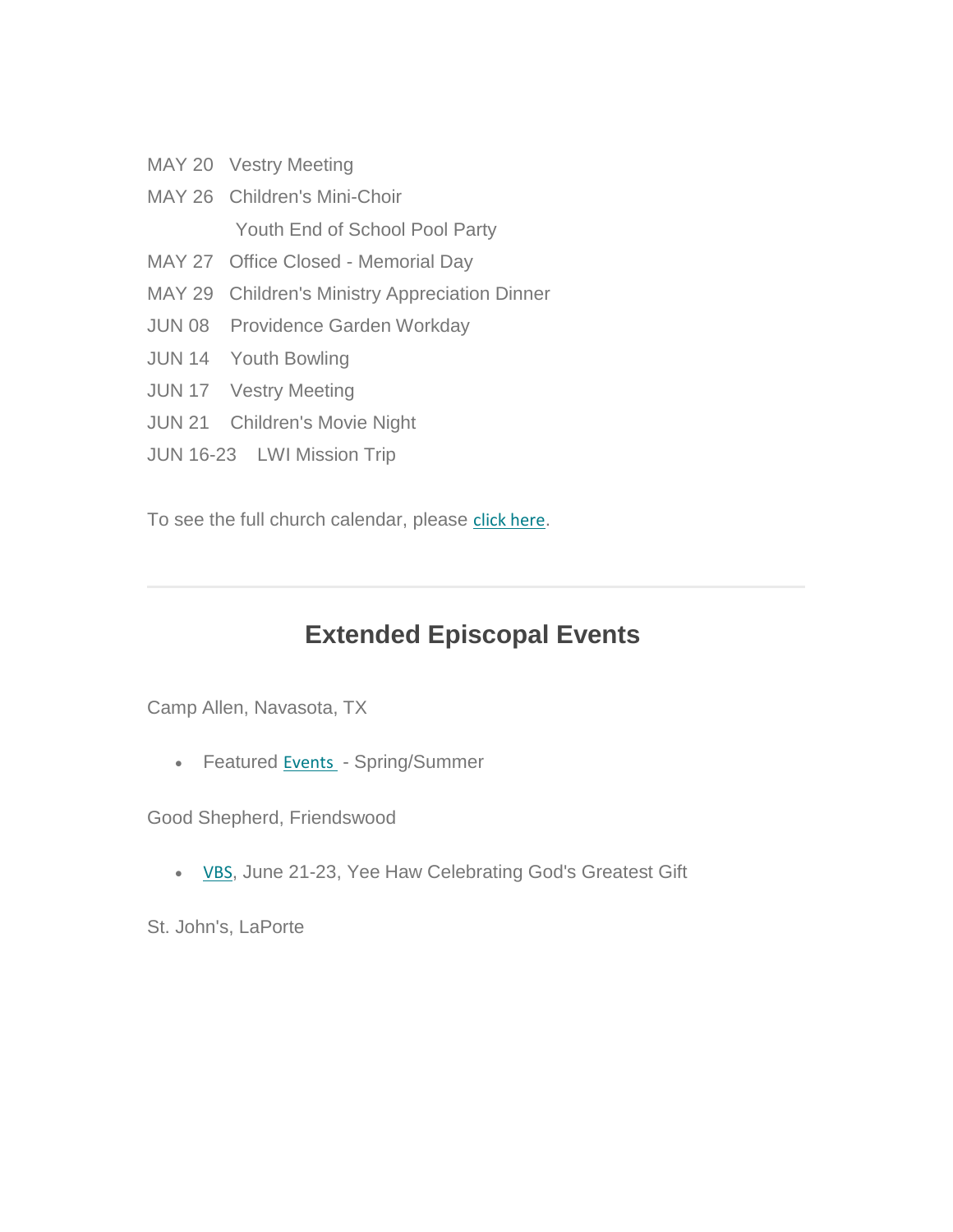- [Tea at Two](https://stchrischurch.us16.list-manage.com/track/click?u=1068646beb2f5eda80cbfbdff&id=14c5e7c31c&e=d674b191b9), June 8, Fundraiser benefiting the St. John's After School Program
- St. Thomas the Apostle, Nassau Bay
	- **[Our Sister's Keeper](https://stchrischurch.us16.list-manage.com/track/click?u=1068646beb2f5eda80cbfbdff&id=021140b5d4&e=d674b191b9), Opening May 4th, Photography Exhibition**
	- **[Icon Workshop](https://stchrischurch.us16.list-manage.com/track/click?u=1068646beb2f5eda80cbfbdff&id=7ddb115da2&e=d674b191b9), August 5th-9th**

## **Sunday Worship**

8:00 Holy Eucharist Rite I 9:00 Fellowship and Breakfast in the Welcome Center 9:30 Holy Eucharist Rite II with Children's Chapel\* 10:30 Christian Education for all ages 11:30 Holy Eucharist Contemporary in Buckner Hall\*

*\* A sermon for children is the first Sunday of every month*

## **Christian Education**

SUNDAYS at 10:30 a.m.

Children through 5th grade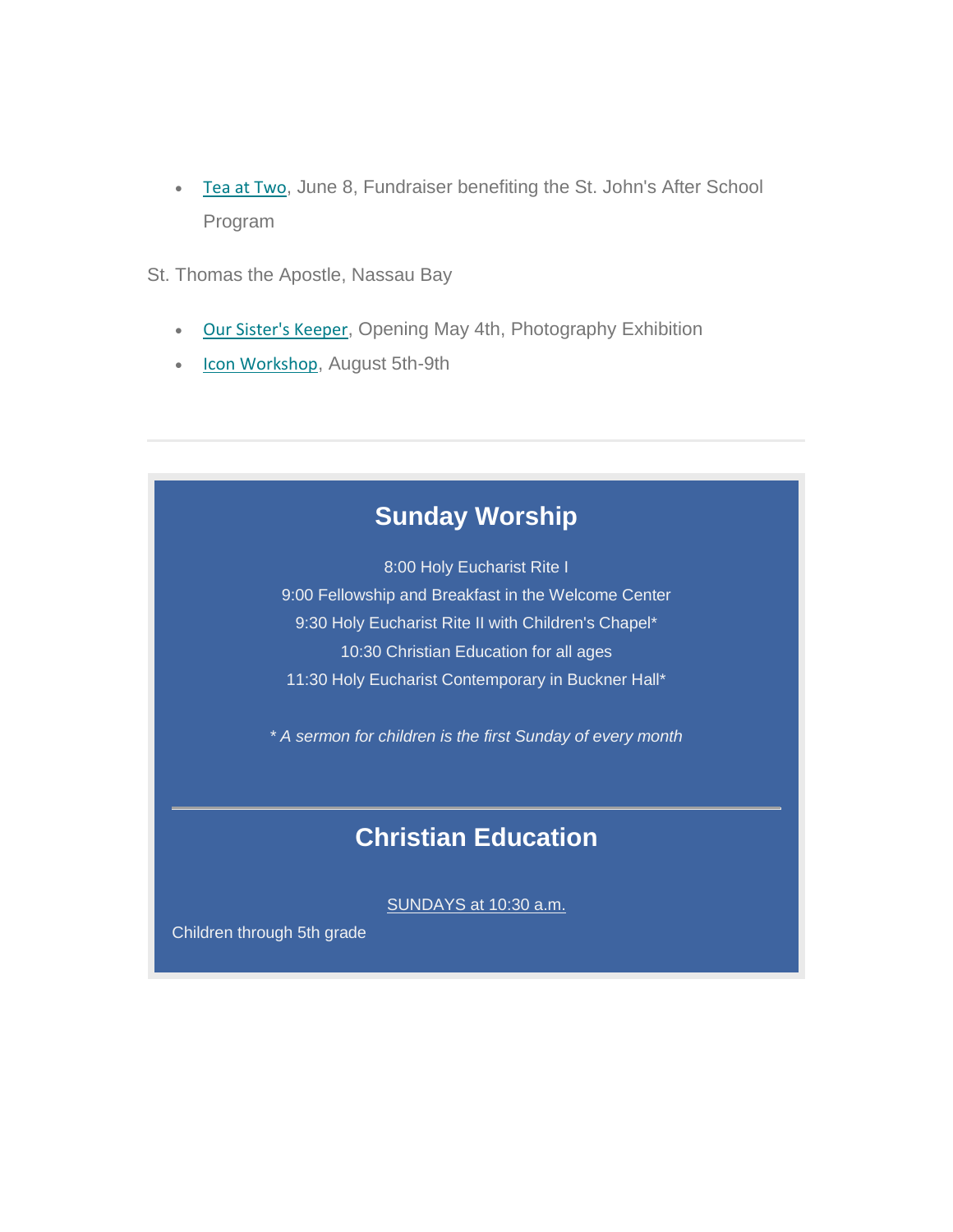• Feasting on the Word

### **Adults**

• The Gospel According to John (Room 1)

### SUNDAYS at 5:00 p.m.

Jr. High and Sr. High youth will meet in Buckner Hall from 5:00 p.m. - 7:00 p.m. for bible study, games, and a meal.

### WEDNESDAYS at 9:30 a.m.

Women's Bible Study (Conference Room)

• Entering the Passion of Jesus, by Amy-Jill Levine

#### THURSDAYS at 7:00 p.m.

Women's Bible Study (Julie Howell's Home)

• Final Words from the Cross, by Adam Hamilton

*For more information on our Christian Education opportunities, please visit the [Children's Ministry](https://stchrischurch.us16.list-manage.com/track/click?u=1068646beb2f5eda80cbfbdff&id=e207d7a205&e=d674b191b9), [Youth Ministry](https://stchrischurch.us16.list-manage.com/track/click?u=1068646beb2f5eda80cbfbdff&id=34a7a3e6a7&e=d674b191b9), and [Adult Christian Education](https://stchrischurch.us16.list-manage.com/track/click?u=1068646beb2f5eda80cbfbdff&id=ba00bc8219&e=d674b191b9) pages on our website respectively.*

### **Ministry Schedule**

For the current ministry schedule, please [click here](https://stchrischurch.us16.list-manage.com/track/click?u=1068646beb2f5eda80cbfbdff&id=08c11e1c5e&e=d674b191b9). It is password protected for parishioner's privacy. To gain instructions and access, please contact your respective ministry lead.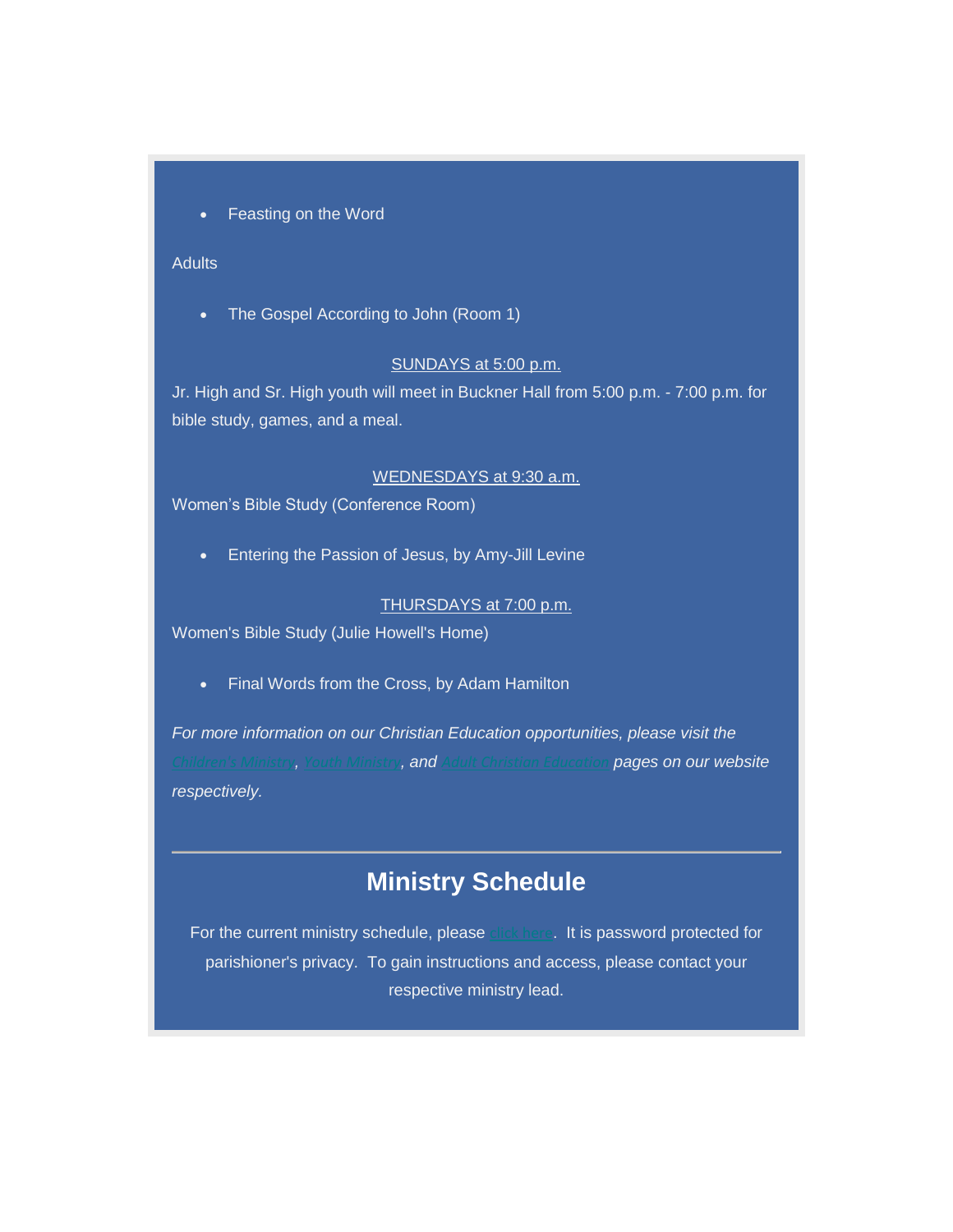| <b>St. CHRISTOPHER</b><br>Episcopal Church<br>HOME ABOUT US WORSHIP MINISTRIES GIVING EVENTS CONTACT                                                                                                                       |  |
|----------------------------------------------------------------------------------------------------------------------------------------------------------------------------------------------------------------------------|--|
| MINISTRY SCHEDULE<br>The Ministry Schedule for the current month is below. To see ministry assignments, click on the<br>tab at the bottom of the spreadsheet for the corresponding month to see any future<br>assignments. |  |
| For any questions regarding your assignments or if needing re-assignment, please contact your<br>respective ministry lead.<br>л<br>Ministry Schedule                                                                       |  |
| after Pemboo<br><b>Acolytes</b><br>Ŀ.                                                                                                                                                                                      |  |
|                                                                                                                                                                                                                            |  |

## **Altar Flowers**

If you would like to contribute to the Altar Flowers for 2018, please [click here](mailto:office@stchrischurch.org?subject=Altar%20Flower%20Donation&body=Name%3A%0A%0ADate%20of%20Service%3A%0A%0AText%20for%20the%20bulletin%3A%20%22The%20flowers%20on%20the%20altar%20today%20are%20given%20to%20the%20glory%20of%20God%20%0Aby%20%3Cinsert%20name%3E...%20%20%20%3Cin%20memory%20of%3E%20or%20%3Cin%20celebration%20of%3E%20or%20%3Cother%3E%20...%22) to send the details and text you would like to include in the bulletin.



## **Online Giving**

to automate your pledge offering and other gifts for God's work. OR, paste this address to your browser: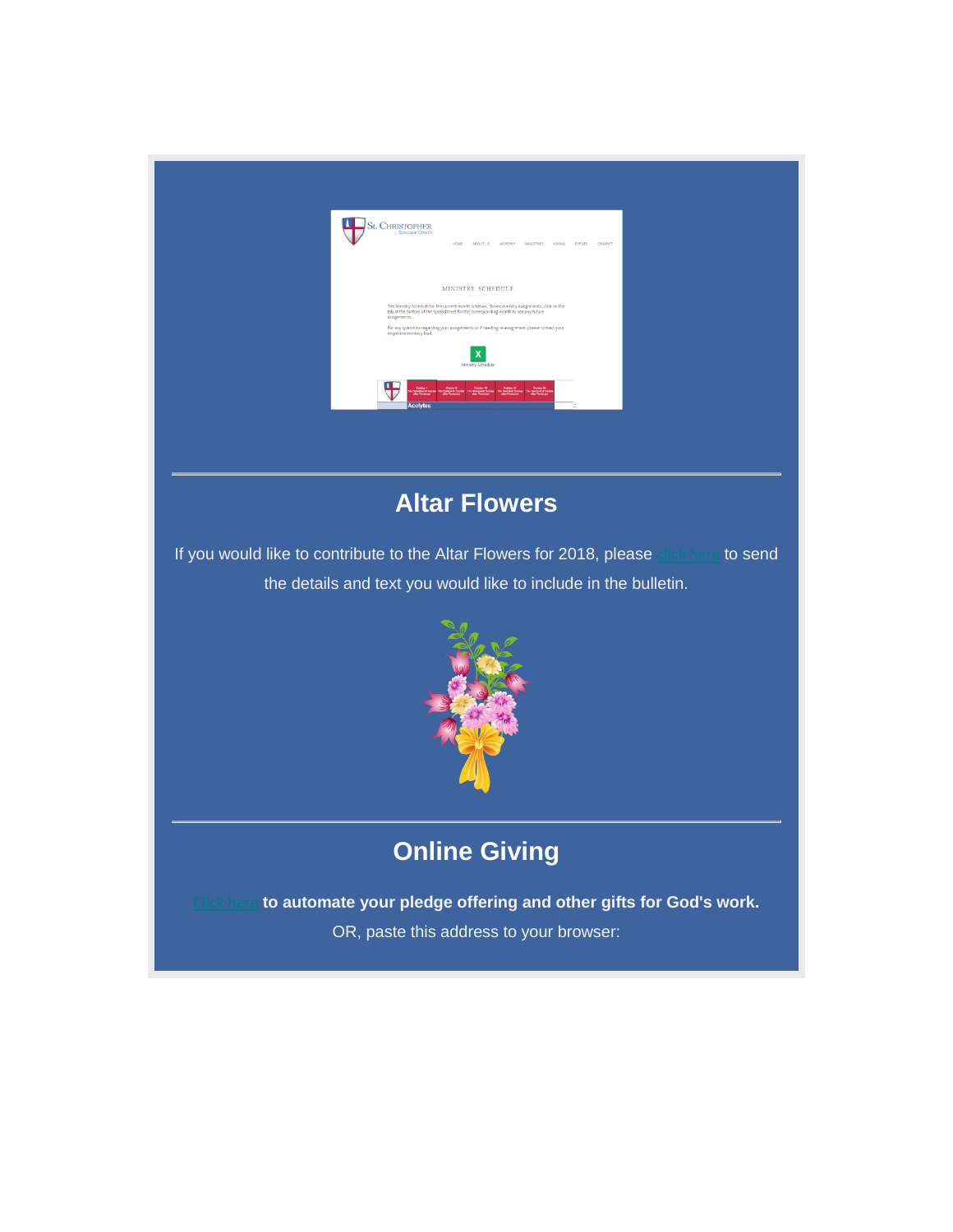

*Have an event or article you would like to see included in a future issue of The Cross Current newsletter? To submit your request and information, please [click](mailto:office@stchrischurch.org?subject=Event%20or%20Article%20for%20The%20Cross%20Current)  [here](mailto:office@stchrischurch.org?subject=Event%20or%20Article%20for%20The%20Cross%20Current). The deadline for submissions is one week before the first of the month.*